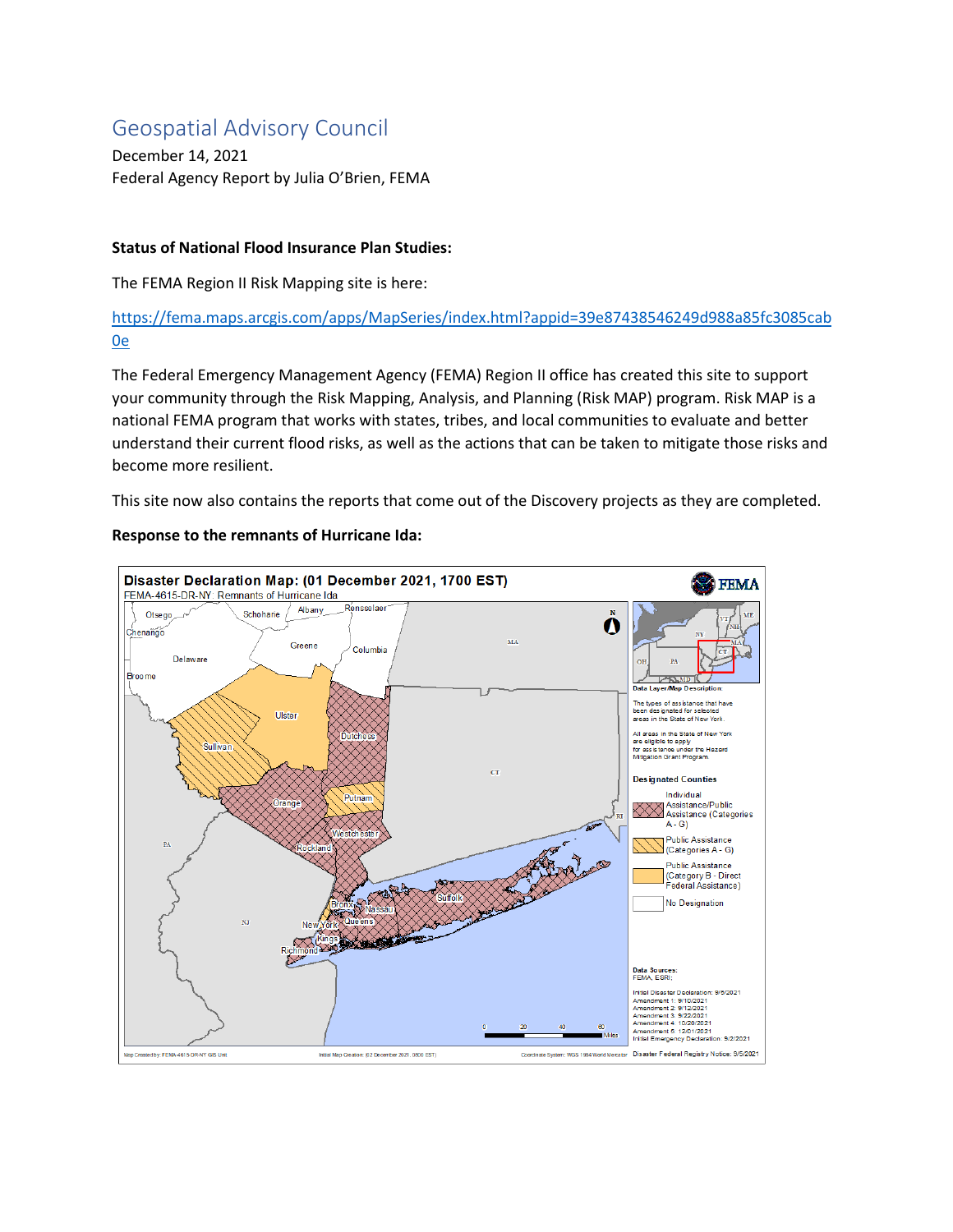#### **US Department of Agriculture**

No updates for December.

#### **NOAA/National Geodetic Survey**

Information on the delayed datum release[: https://geodesy.noaa.gov/datums/newdatums/delayed](https://geodesy.noaa.gov/datums/newdatums/delayed-release.shtml)[release.shtml](https://geodesy.noaa.gov/datums/newdatums/delayed-release.shtml)

Blueprint Part 3 (Working in the modernized National Spatial Reference System (NSRS) has been released[: https://geodesy.noaa.gov/library/pdfs/NOAA\\_TR\\_NOS\\_NGS\\_0067.pdf](https://geodesy.noaa.gov/library/pdfs/NOAA_TR_NOS_NGS_0067.pdf)

#### **USGS Water Resources Center**

Under Mission Assignment from FEMA, the USGS has finalized collection of high-water marks (HWM) in New York City post-Ida. Typically, the HWM program is activated for coastal surge to help define the areas of flooding from surge post-storm. In this case, recognizing that this was an urban flooding event caused by freshwater/rain flooding created an unusual opportunity to capture HWM to be used to understand these types of events. The HWMs will be used to create/update flood extents data from models. In turn, the data will be instrumental in devising better urban mitigation strategies.

## **USGS 3DEP updates for NYS:**

- FY22 USGS Broad Agency Announcement (BAA) award recipients have been notified, and applicant summaries will be poste[d online.](https://www.usgs.gov/3d-elevation-program/fy22-usgs-broad-agency-announcement-baa?qt-science_support_page_related_con=0#qt-science_support_page_related_con)
- As of 12/9/2021, USGS 3DEP lidar is available or in progress for all of NYS. The most recently accepted project is the 2020 Finger Lakes NY Lidar, now available for download via the Discover GIS Data NY Application and from the USGS at [https://rockyweb.usgs.gov/vdelivery/Datasets/Staged/Elevation/1m/Projects/NY\\_FingerLakes\\_2020](https://rockyweb.usgs.gov/vdelivery/Datasets/Staged/Elevation/1m/Projects/NY_FingerLakes_2020_A20/) [\\_A20/.](https://rockyweb.usgs.gov/vdelivery/Datasets/Staged/Elevation/1m/Projects/NY_FingerLakes_2020_A20/)
- Currently, the two projects that are in progress are:
	- 1. 2020 Harris Romano NY Lidar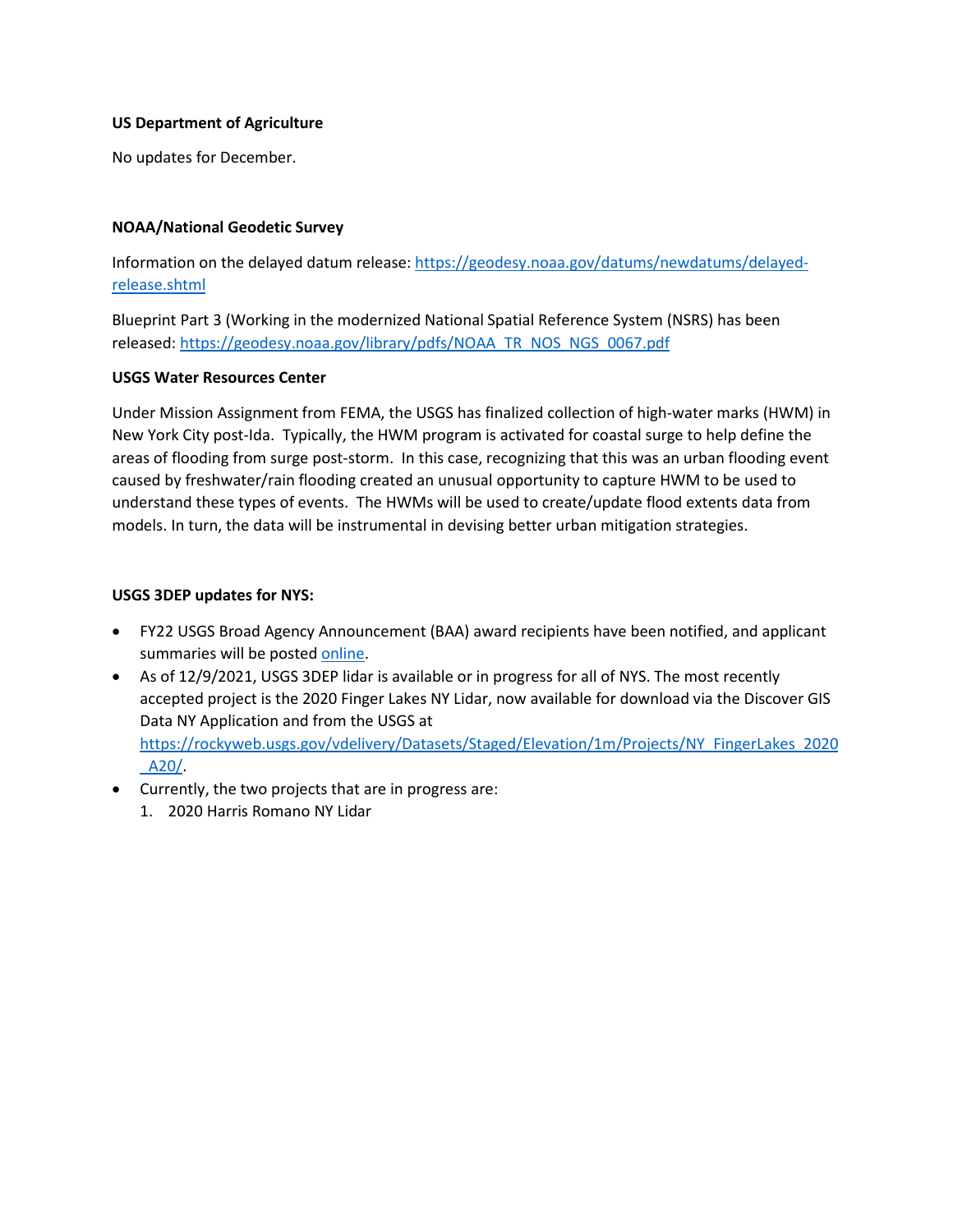

- a. This acquisition consists of Geiger Mode lidar being collected for a utility company with a focus on sensing electrical wires, electrical components, etc. during leaf-on season.
- b. Data for this project do not meet the USGS specification and need a full second review; therefore, data validation is ongoing, and the period of performance for this project is being extended for a second time
- 2. 2018 FEMA R2 Central NY Lidar
	- a. Flown between Winter 2019 through Fall 2020. This project saw setbacks due to weather and the pandemic, and it is now seeing setbacks during data review and validation due to withheld processing issues. The data are currently being corrected and reviewed.